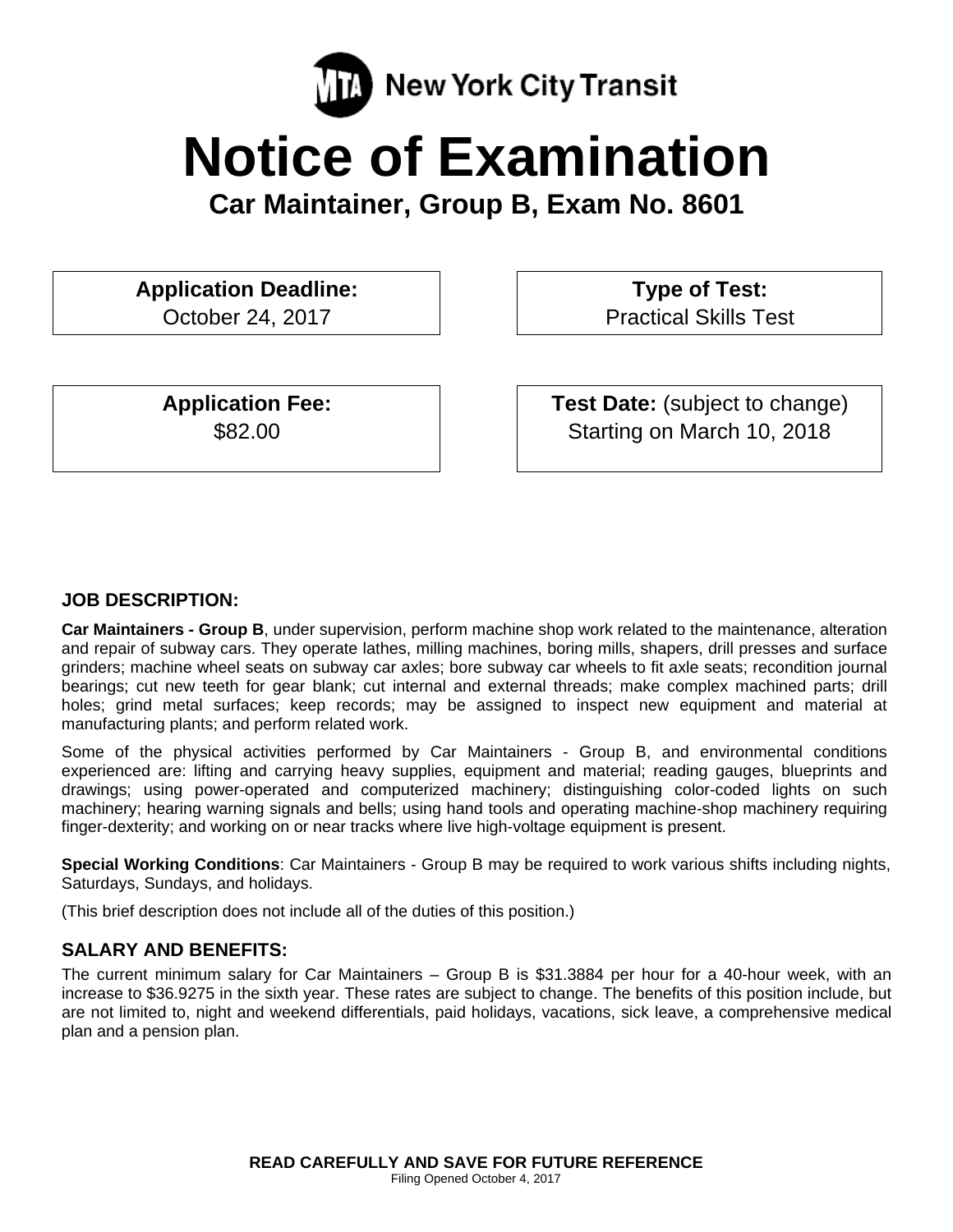# **HOW TO QUALIFY:**

**Education and Experience Requirements:** By the **last day of the Application Period**, you must have one of the following:

- 1. Four years of full-time satisfactory experience as a journey-level machinist in a machine shop, performing machine and bench work, including experience on the lathe, milling machine, surface grinder, shaper, boring mill and drill press; or
- 2. Three years of full-time satisfactory experience as a journey-level machinist in a machine shop, performing machine and bench work, including experience on the lathe, milling machine, surface grinder, shaper, boring mill and drill press, preceded by one of the following:
	- A) Two years of full-time satisfactory experience as a machinist's helper; or
	- B) Graduation from a recognized trade school or technical school with a major course of study in machine shop technology and tools or a closely related field totaling 600 hours or more; or
	- C) Graduation from a vocational high school, with a major course of study in machine shop technology and tools or a closely related field; or
	- D) An associate degree, or a higher degree, from an accredited college or university with a major course of study in machine shop technology and tools or a closely related field; or
- 3. Completion of a four-year full-time apprenticeship in the machinist trade recognized by the New York State Department of Labor, the US Department of Labor or any state apprenticeship council, which is recognized by the US Department of Labor.

Vocational high school, trade school or technical school education must be approved by a State's Department of Education or a recognized accrediting organization. College education must be from an accredited college or university, accredited by regional, national, professional or specialized agencies recognized as accrediting bodies by the U.S. Secretary of Education, and by the Council for Higher Education Accreditation (CHEA).

#### **Note: CNC (Computer Numerical Control) Machine Operator experience does not qualify.**

**Only those who meet the education and experience requirements will be summoned to take the practical skills test**. You are responsible for determining whether you meet the qualification requirements for this examination prior to submitting your application. If you are marked "Not Qualified", your application fee will **not** be refunded to you and you will **not** receive a score.

## **REQUIREMENTS TO BE APPOINTED:**

**Medical Requirement:** Medical guidelines have been established for the position of Car Maintainer – Group B. You will be examined to determine whether you can perform the essential functions of the position of Car Maintainer – Group B. Where appropriate, a reasonable accommodation will be provided for a person with a disability to enable him or her to take the examination, and/or perform the essential functions of the job.

**Drug Screening Requirement:** You must pass a drug screening in order to be appointed, and if appointed, you will be subject to random drug and alcohol tests for the duration of your employment. Additionally, if you have tested positive on a drug or alcohol test or had a refusal to test during pre-employment or while employed by a Federal DOT-regulated employer during the applicable period, you must have completed the Substance Abuse Professional (SAP) process required by federal law in order to be appointed to this safety-sensitive position.

**Residency:** New York City residency is not required for this position.

**English Requirement:** You must be able to understand and be understood in English.

**Proof of Identity:** Under the Immigration and Reform Control Act of 1986, you must be able to prove your identity and your right to obtain employment in the United States prior to employment with MTA New York City Transit.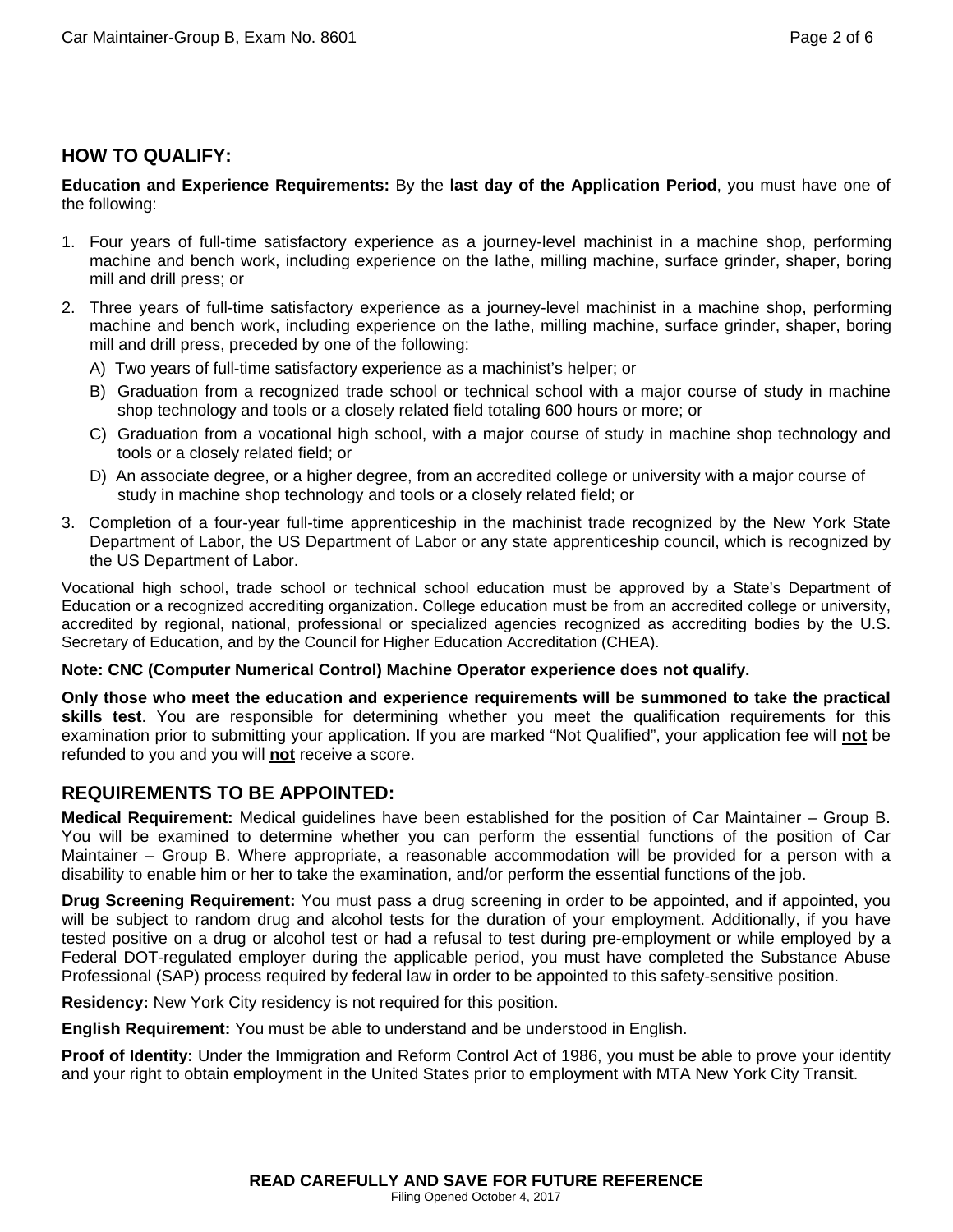## **HOW TO OBTAIN AN APPLICATION:**

During the application period, you may obtain an *Application* for this examination online at http://mta.info/nyct/hr/appexam.htm or in person at the MTA New York City Transit Exam Information Center as indicated below.

**MTA New York City Transit Exam Information Center**: Open Monday through Friday, from 9:00AM to 3:00PM, in the lobby at 180 Livingston Street, Brooklyn, New York. Directions A, C, F or R trains to the Jay Street-Metro Tech Station, or the 2, 3 or the G train to the Hoyt Street Station.

#### **REQUIRED FORMS:**

**Application:** Make sure that you follow all instructions included with your *Application*, including payment of fee. Save a copy of the instructions for future reference.

**Education and Experience Test Paper:** Write your social security number in the box at the top of the cover page, and the examination title and number in the box provided. This form must be filled out completely and in detail for you to receive your proper rating. Keep a copy of your completed Education and Experience Test Paper for your records.

**Foreign Education Fact Sheet** (Required only if you need credit for your foreign education for this examination): If you were educated outside the United States, you must have your foreign education evaluated to determine its equivalence to education obtained in the United States. The services that are approved to make this evaluation, as well as instructions on how to submit this evaluation are listed in the *Foreign Education Fact Sheet* included with your application packet. When you contact the evaluation service, ask for a "document-by-document" (general) evaluation of your foreign education.

# **HOW TO SUBMIT AN APPLICATION AND PAY THE APPLICATION FEE:**

If you believe you meet the requirements in the "**How To Qualify"** section, you **must** apply by mail. MTA New York City Transit will **not** accept applications in person.

#### **Applications by Mail must**:

- 1. Include all the required forms, as indicated in the "Required Forms" section above.
- 2. Be postmarked by the last day of the application period.
- 3. Be mailed to the address in the "Correspondence Section" of this notice.
- 4. Include the appropriate fee in the form of a money order.

#### **The Money Order (Postal Money Order Preferred) must**:

- 1. Be made payable to MTA New York City Transit.
- 2. Be valid for one year.
- 3. Have the following information written on it: your name, home address, the last four digits of your social security number, and the exam title and exam number.

Save your money order receipt for future reference and proof of filing an application.

Cash and personal checks will **not** be accepted.

**Application Fee**: This fee is generally non-refundable. Under special circumstances, you may be entitled to a refund. You should refer to the Department of Citywide Administrative Services (DCAS) Exam Regulations to determine if you are entitled to a refund prior to requesting one. You can refer to the bottom of the last page of this Notice of Examination for instructions on how to obtain a copy of the DCAS Exam Regulations.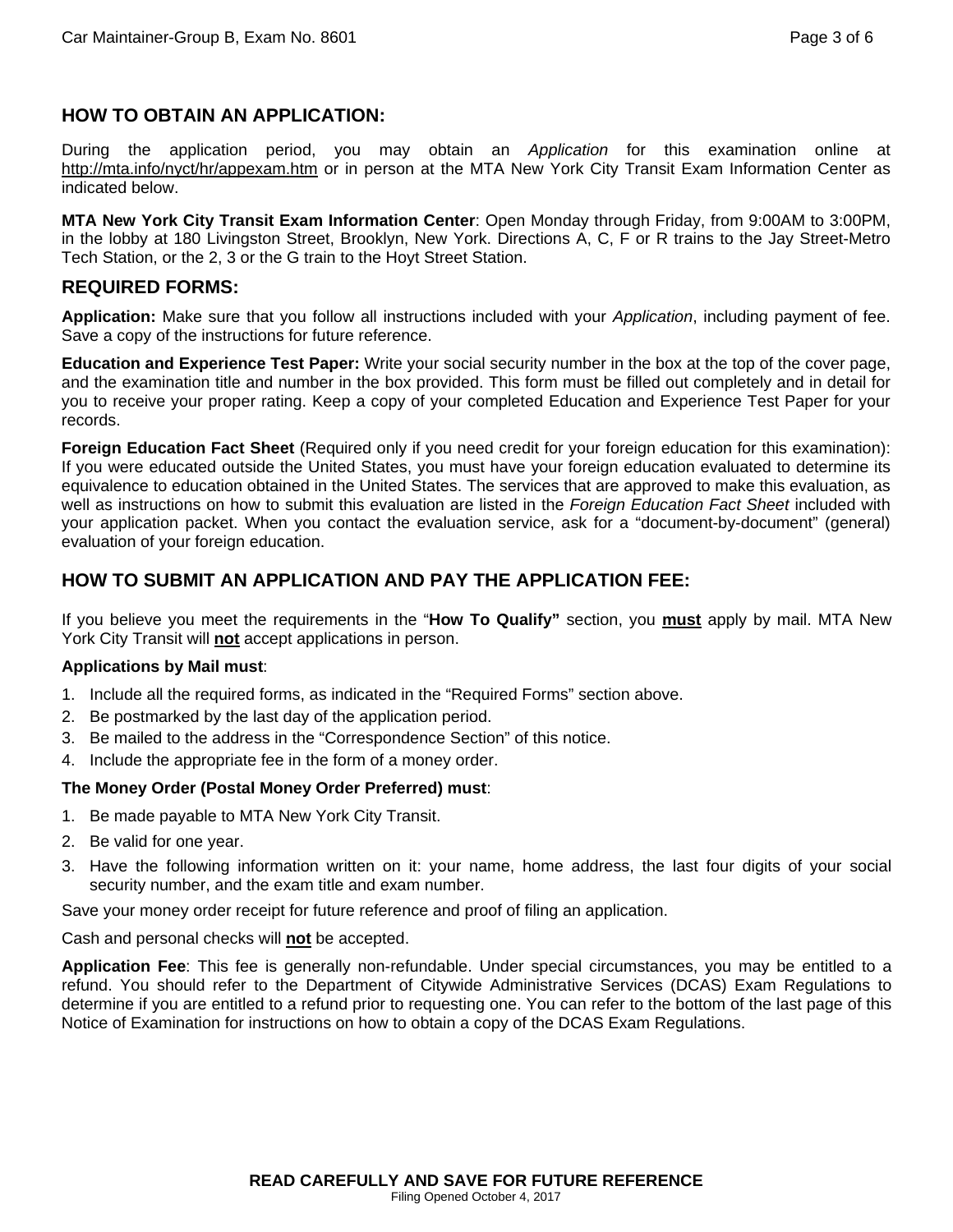# **HOW TO SUBMIT AN APPLICATION WHEN REQUESTING A FEE WAIVER:**

Applicants who would like to request a Fee Waiver must obtain an *Application* in person at the MTA NYCT Exam Information Center as indicated below and must submit the application and required forms by mail to the address in the Correspondence section below **by the last day of the application period.** 

MTA New York City Transit will not accept applications in person. Additional information on how to request an application fee waiver is available with the *Application*.

# **ADMISSION LETTER OR NOT QUALIFIED LETTER:**

An **Admission Letter** *or a* **Not Qualified Letter** will be mailed to you about 10 days before the first date of the practical skills test. If you are qualified and do not receive an *Admission Letter* at least 4 days before the first date of the practical skills test, you may obtain a duplicate letter at the MTA New York City Exam Information Center (as indicated above). A paper copy of the *Admission Letter* is your ticket for admission to the test.

## **THE TEST:**

You will be given a competitive practical skills test. You must achieve a score of at least 70% to pass this test. Your score on this test will determine your place on an eligible list.

Veterans' or Disabled Veterans' Credit will be granted only to eligible passing candidates who request that such credit be applied. Veterans' or Disabled Veterans' Credit should be requested at the time of applying for the exam, but **must** be requested before the date the eligible list is established.

The practical skills test will require you to perform machine and bench work tasks while demonstrating safe and proper use of hand tools and machinery.

#### **TEST ADMINISTRATION GUIDELINES**

**Warning:** You are not permitted to enter the test site with cellular phones, smart watches, beepers, pagers, cameras, portable media players, or other electronic devices. Calculators are permitted; however, they must be hand-held, battery or solar powered, numeric only. Calculators with functions **other than** addition, subtraction, multiplication and division **are prohibited**. Electronic devices with an alphabetic keyboard or with word processing or data recording capabilities such as planners, organizers, etc. are prohibited. If you use any of these devices in the testing site building at any time before, during or after the practical skills test, you may not receive your test results, your test score may be nullified, and your application fee will not be refunded.

You may not have any other person, including children, present with you while you are being processed for or taking the test and no one may wait for you inside of the test site while you are taking the practical skills test.

**Leaving:** You must leave the test site once you finish the test. If you leave the test site after being fingerprinted but before finishing the test, you will not be permitted to re-enter. If you disregard this instruction and re-enter the test site, you may not receive your test results, your test score may be nullified, and your application fee will not be refunded.

**Required Identification:** You are required to bring one (1) form of valid (non-expired) signature and photo bearing identification to the practical skills test site. The name that was used to apply for the exam must match the first and last name on the photo ID. A list of acceptable identification documents is provided below. If you do not have an acceptable ID, you may be denied testing. Acceptable forms of identification (bring one) are as follows: State issued driver's license, State issued identification card, US Government issued Passport, US Government issued Military Identification Card, US Government issued Alien Registration Card, Employer ID with photo, or Student ID with photo.

## **THE TEST RESULTS**

If you meet the education and experience requirements and pass the competitive practical skills test, your name will be placed in final score order on an eligible list and you will be given a list number. You will be notified by mail of your test results. If you meet all the requirements and conditions, you will be considered for appointment when your name is reached on the eligible list.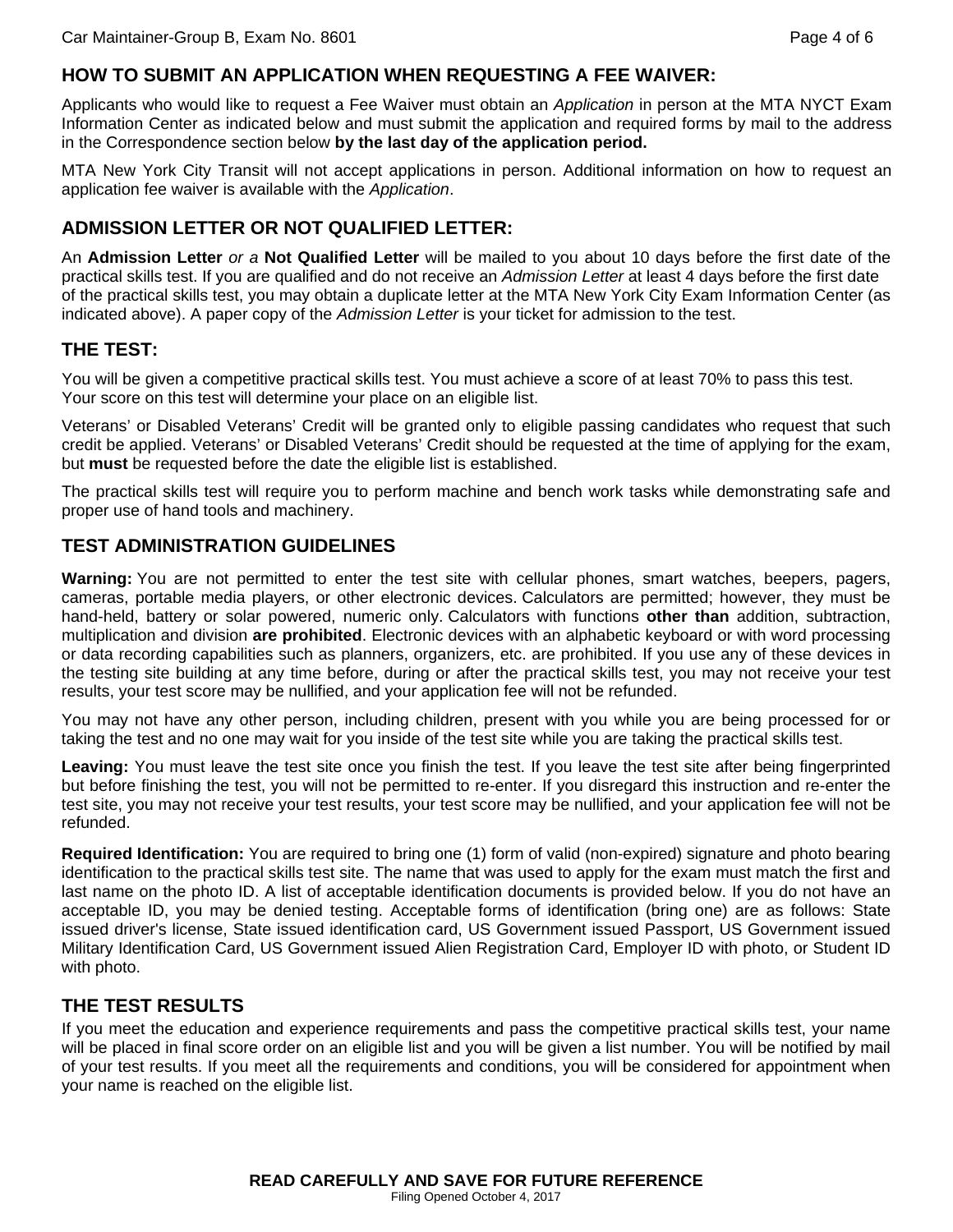# **SPECIAL ARRANGEMENTS**

**Special Test Accommodations:** If you plan to request special testing accommodations due to disability or an alternate test date due to your religious belief, follow the instructions included with your application and mail your request to the address found in the "Correspondence" section below no later than 30 days prior to the first scheduled test date of the practical test.

**Make-Up Test:** You may apply for a make-up test if you cannot take the practical skills test on the scheduled date for any of the following reasons:

- 1. Compulsory attendance before a public body;
- 2. On-the-job injury or illness caused by municipal employment where you are an officer or employee of the City;
- 3. Absence from the test within one week after the death of a spouse, domestic partner, parent, sibling, child or child of a domestic partner where you are an officer or employee of the City;
- 4. Absence due to ordered military duty;
- 5. A clear error for which MTA New York City Transit is responsible; or
- 6. A temporary disability, pregnancy-related, or child-birth-related condition preventing you from taking the test.

To request a make-up test, mail your request with your documentation of special circumstances to the address found in the "Correspondence" section below within 60 days of your scheduled test date or within 90 days following termination of your military duty.

#### **ADDITIONAL INFORMATION**

**Promotion Examination:** A promotion examination for this title is being held for eligible MTA New York City Transit employees. The names appearing on the promotion list will be considered first in filing vacancies with MTA New York City Transit.

# **CORRESPONDENCE**

**Change of Contact Information:** It is critical that you promptly notify MTA New York City Transit of any change to your contact information (telephone number, mailing address and/or email address). You may miss important information about your exam(s) or consideration for appointment, including important information that may require a response by a specified deadline, if we do not have your correct contact information. To update your contact information with MTA New York City Transit, you may:

- 1. Visit us at the MTA Exam Information Center;
- 2. Email us at examsunit@nyct.com, with the subject named 'Contact Info Update;
- 3. Mail us at the address below, with the words 'Contact Info Update' next to the exam title.

Your request must include your full name, exam title(s), exam number(s), and your old and new telephone, mailing and/or email address.

**If you are a current MTA New York City Transit employee, all changes to your employee contact information must be made through the MTA Business Service Center (BSC) via the employee portal at http://www.mtabsc.info/.**

All other correspondence must be sent to the following address:

Car Maintainer- Group B, Exam # 8601 MTA New York City Transit 180 Livingston Street, Room 4070 Brooklyn, NY 1120